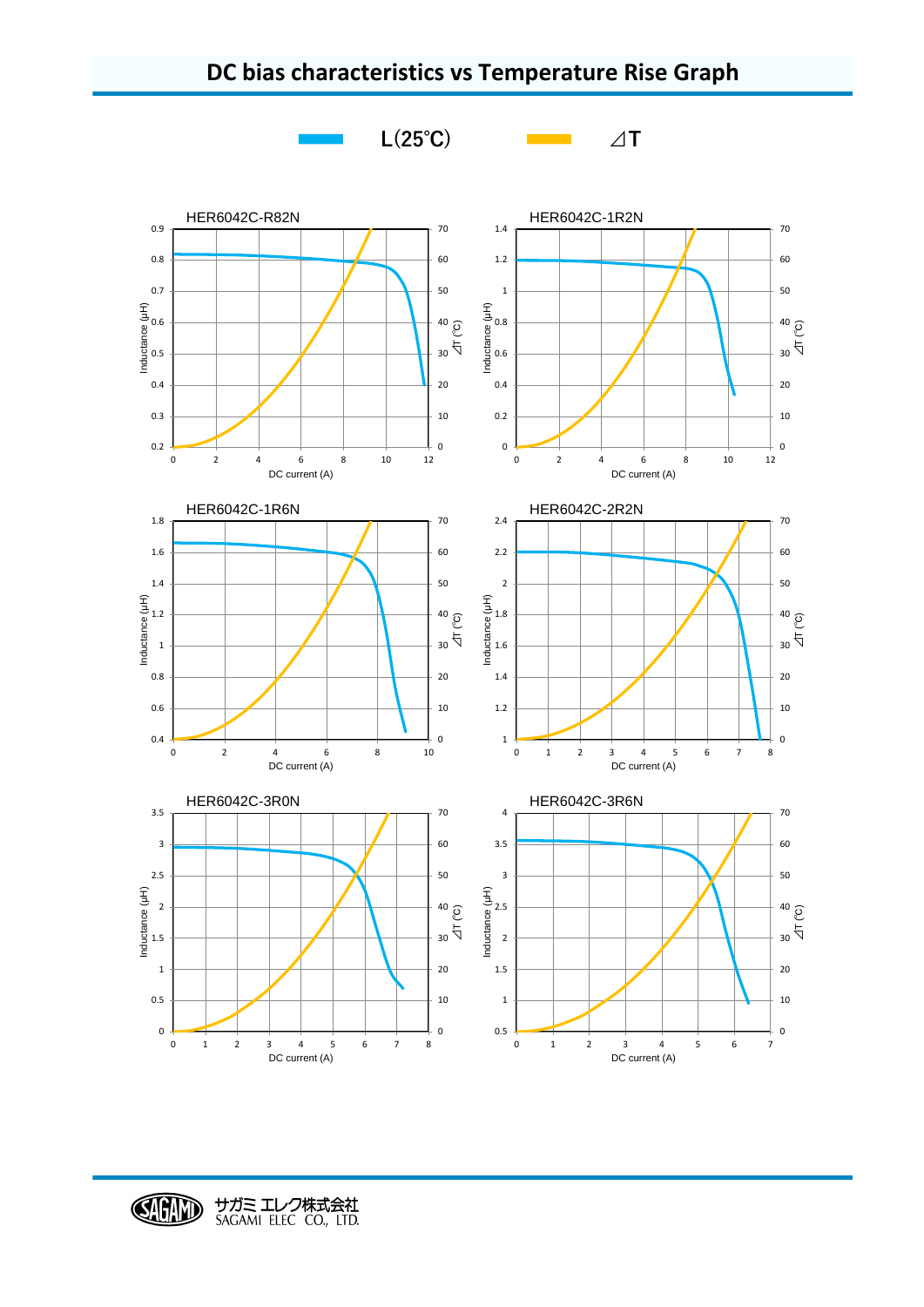

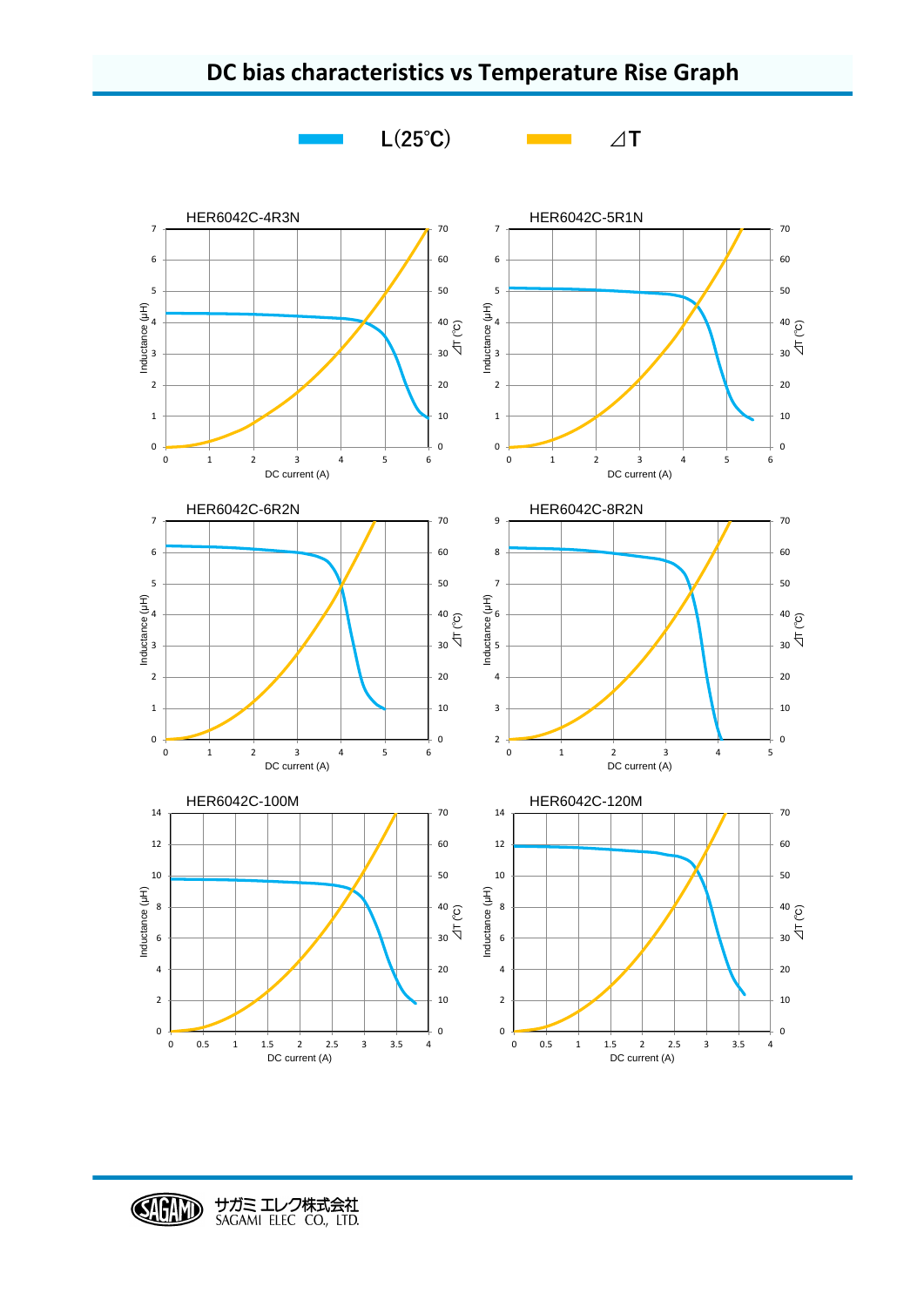



## **DC bias characteristics vs Temperature Rise Graph**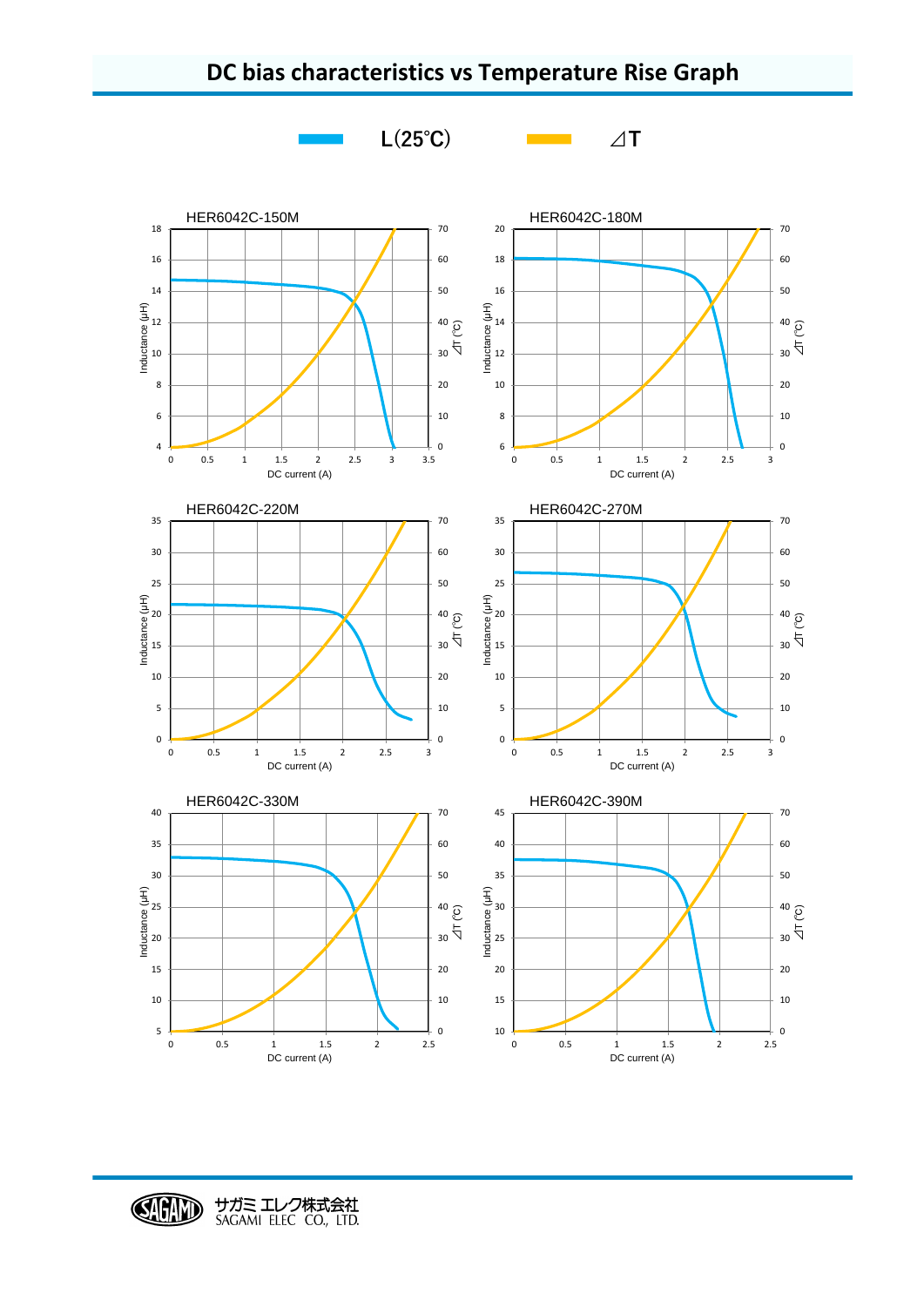



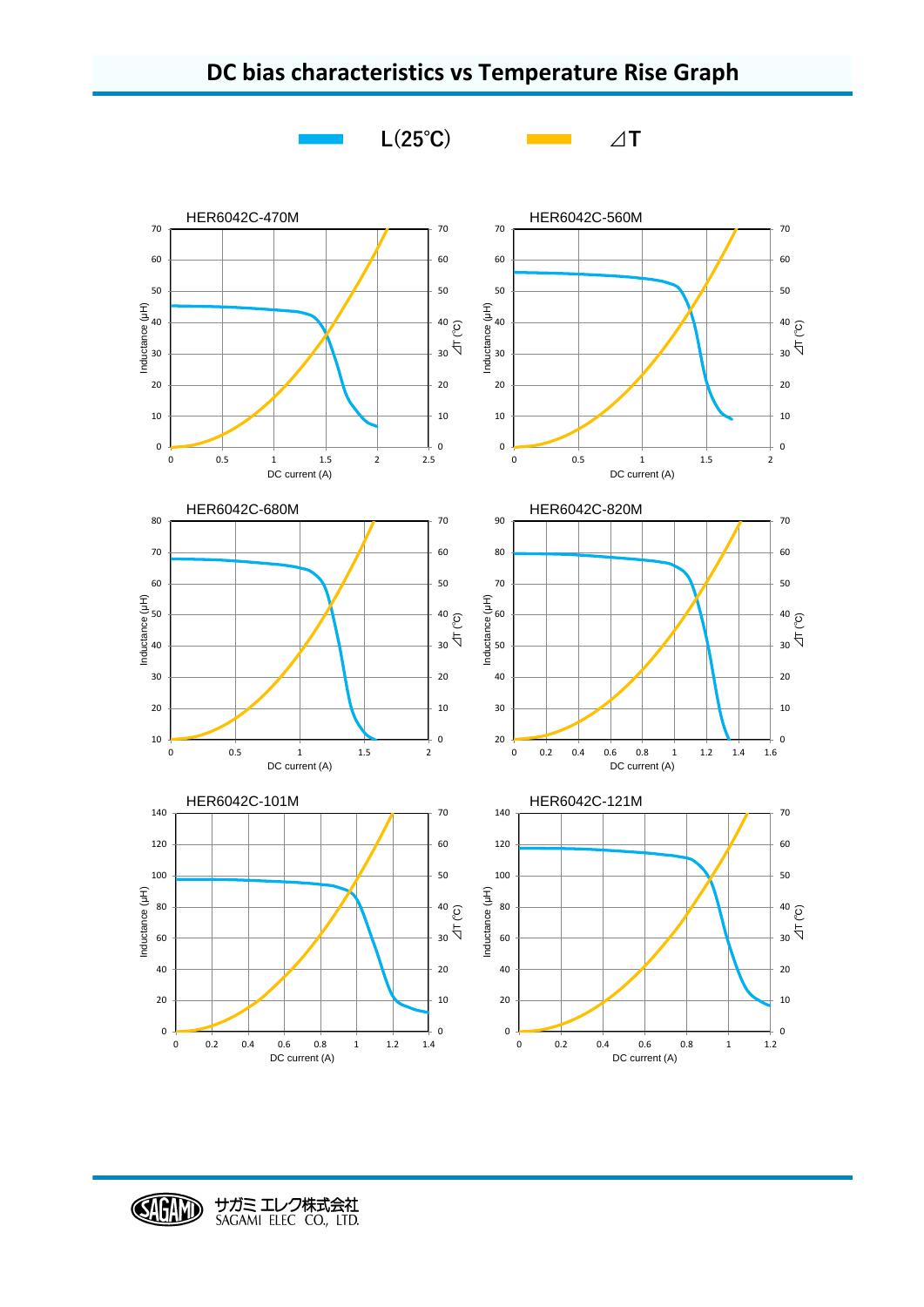